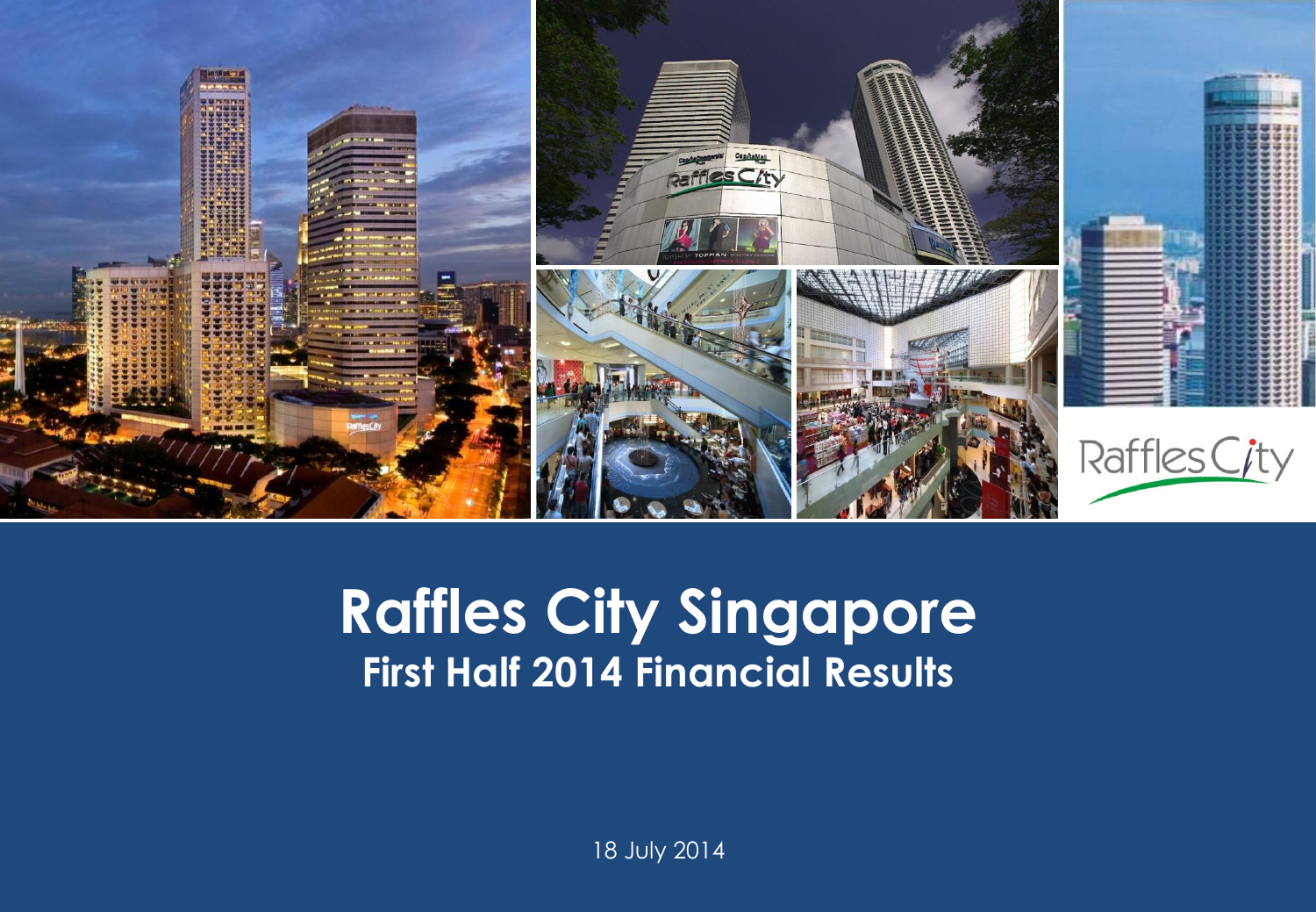#### **Important Notice**

**Raffles City Singapore is jointly owned by CapitaCommercial Trust (CCT) and CapitaMall Trust (CMT) through RCS Trust, and jointly managed by CapitaCommercial Trust Management Limited (CCTML) and CapitaMall Trust Management Limited (CMTML). CCT has 60.0% interest and CMT has 40.0% interest in RCS Trust. This presentation shall be read in conjunction with the respective 2014 Second Quarter Unaudited Financial Statement Announcements released for CCT and CMT.**

This presentation may contain forward-looking statements. These forward-looking statements involve known and unknown risks, uncertainties and other factors that may cause the actual results, performance or achievements to be materially different from any future results, performance or achievements expressed or implied by the forward-looking statements. Forward-looking statements involve inherent risks and uncertainties. A number of factors could cause the actual results or outcomes to differ materially from those expressed in any forward-looking statement. Representative examples of these factors include (without limitation) general industry and economic conditions, interest rate trends, cost of capital and capital availability, competition from other developments or companies, shifts in expected levels of occupancy rate, property rental income, charge out collections, changes in operating expenses (including employee wages, benefits and training costs), governmental and public policy changes and the continued availability of financing in the amounts and the terms necessary to support future business. You are cautioned not to place undue reliance on these forward-looking statements, which are based on the current view of management on future events.

This presentation is for information only. No representation or warranty expressed or implied is made as to, and no reliance should be placed on, the fairness, accuracy, completeness or correctness of the information or opinions contained in this presentation. Neither CCTML or CMTML or any of their affiliates, advisers or representatives shall have any liability whatsoever (in negligence or otherwise) for any loss howsoever arising, whether directly or indirectly, from any use, reliance or distribution of this presentation or its contents or otherwise arising in connection with this presentation.

This presentation also does not constitute an invitation or offer to acquire, purchase or subscribe for units in CCT and/or CMT.

#### taCommercial

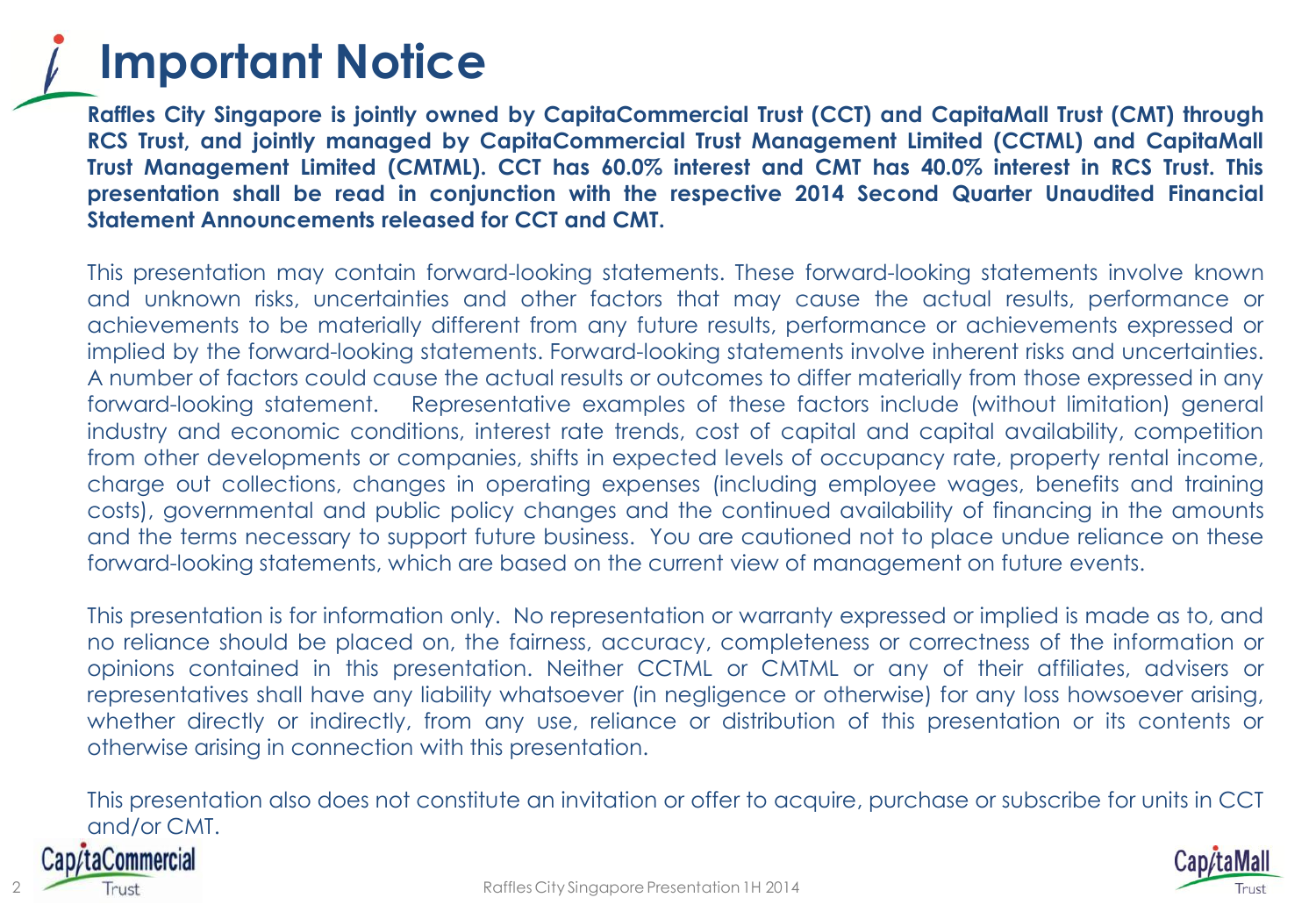### **Performance of RCS Trust - 1H 2014**

|                      | <b>CCT's 60% Interest</b> |               |                 | <b>RCS Trust</b><br>100% |               |
|----------------------|---------------------------|---------------|-----------------|--------------------------|---------------|
|                      | 1H 2014                   | 1H 2013       | <b>Variance</b> |                          | 1H 2014       |
|                      | <b>SS'000</b>             | <b>SS'000</b> | <b>SS'000</b>   | $\%$                     | <b>SS'000</b> |
| <b>Gross Revenue</b> | 69,582                    | 67,616        | 1,966           | 2.9                      | 115,970       |
| - Office             | 11,333                    | 11,164        | 169             | 1.5                      | 18,889        |
| - Retail             | 30,224                    | 29,582        | 642             | 2.2                      | 50,374        |
| - Hotel              | 25,456                    | 24,226        | 1,230           | 5.1                      | 42,426        |
| - Others             | 2,569                     | 2,644         | $(75)^{(1)}$    | (2.8)                    | 4,281         |

| Net Property Income | 51,057 | 49,710 | $\parallel$ 1.347 | 85,095 |
|---------------------|--------|--------|-------------------|--------|
|                     |        |        |                   |        |

(1) Due mainly to lower cost recovery from a tenant.



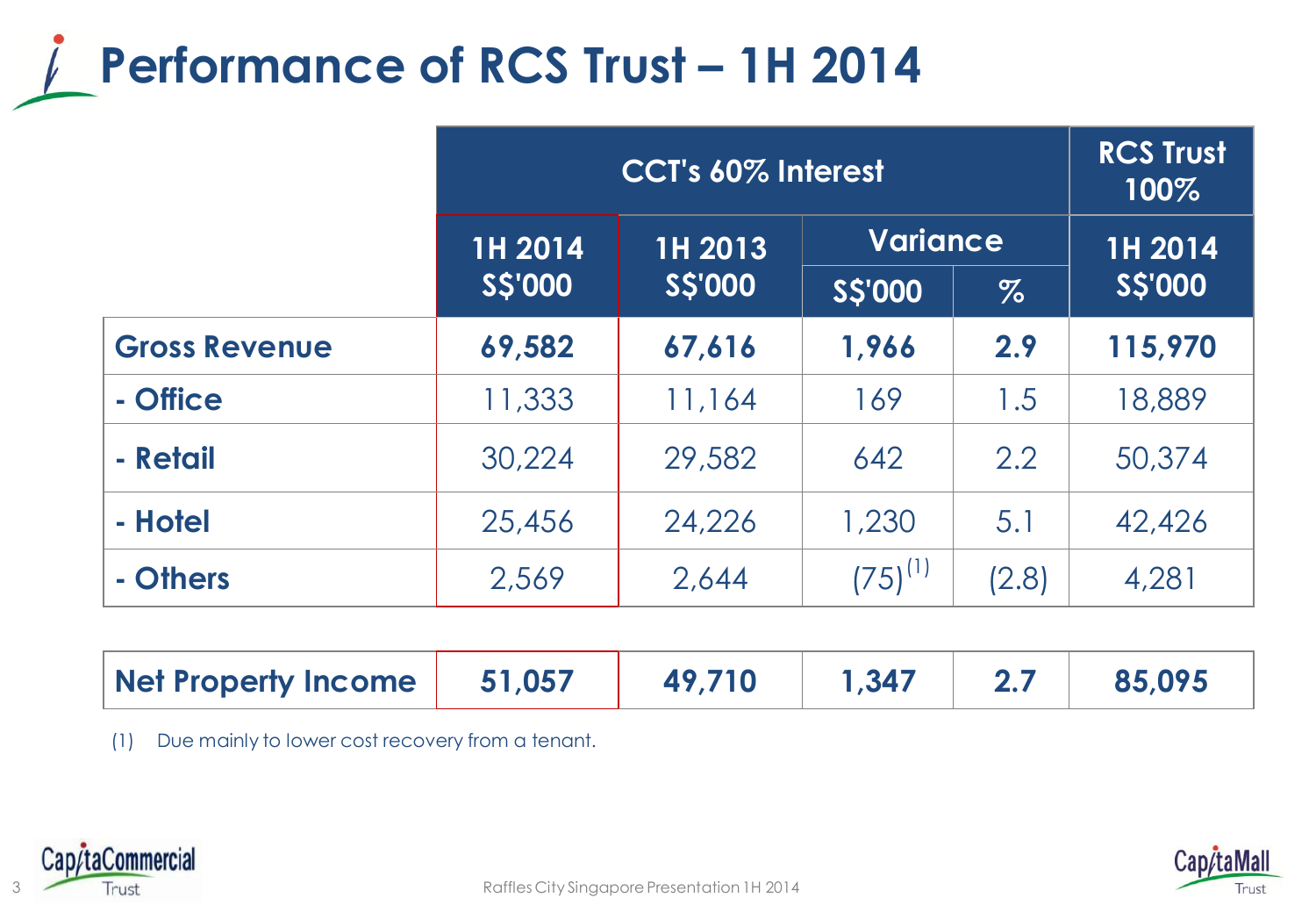

|                         | <b>As at 30 June 2014</b> |
|-------------------------|---------------------------|
| Net Debt / Total Assets | 33.0%                     |

|                                                          | <b>2Q 2014</b> |
|----------------------------------------------------------|----------------|
| Net Operating Profit / CMBS Debt Service (1)             | 6.12x          |
| Net Operating Profit / Total Debt Service <sup>(2)</sup> | 4.86x          |

#### Notes:

(1) NOP / CMBS debt service – (Net property income less other borrowing cost and trust expenses) / (CMBS interest expense)

(2) NOP / Total debt service – (Net property income less other borrowing cost and trust expenses) / (CMBS and bank loan interest expenses)



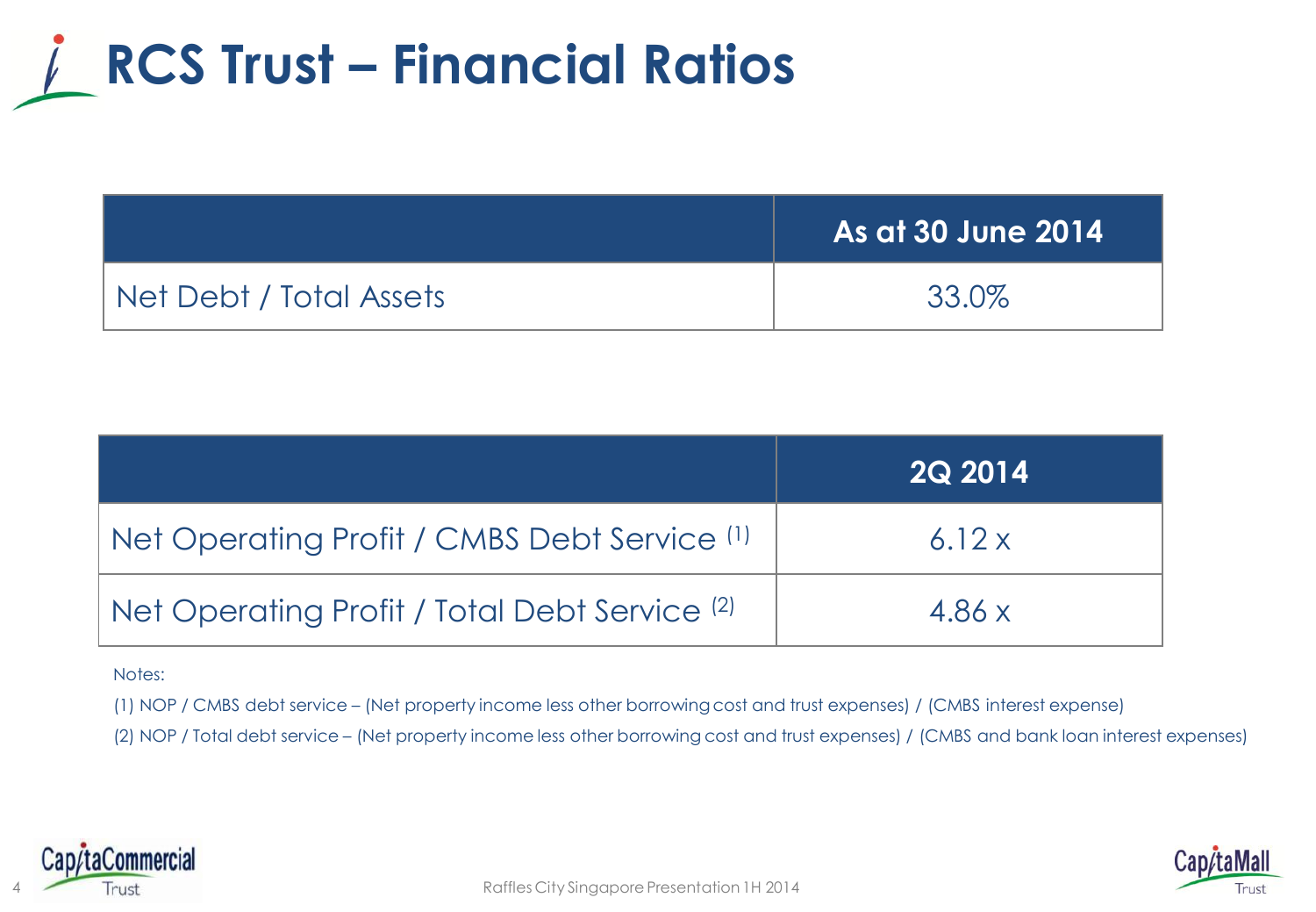# **Raffles City Singapore – Summary**

| Key Details (As at 30 June 2014) |                                                                                                                              |  |
|----------------------------------|------------------------------------------------------------------------------------------------------------------------------|--|
| <b>Gross Floor Area</b>          | 3,449,727 sq ft (or 320,490 sq m)                                                                                            |  |
| Net Lettable Area                | Office: 381,010 sq ft (or 35,397 sq m)<br>Retail: 419,762 sq ft (or 38,997 sq m)<br>800,772 sq ft (or 74,394 sq m)<br>Total: |  |
| Number of Tenants                | Office: 47<br>Retail: 224<br><b>Hotels &amp; Convention Centre: 1</b><br><b>Total: 272</b>                                   |  |
| Number of Hotel Rooms            | 2,030                                                                                                                        |  |
| Carpark Lots                     | 1,045                                                                                                                        |  |
| <b>Title</b>                     | Leasehold tenure of 99 years expiring 15 July 2078                                                                           |  |
| Valuation (as at 30 June 2014)   | \$\$3,078 million by CBRE Pte. Ltd.                                                                                          |  |
| <b>Committed Occupancy</b>       | 100.0%<br>Office:<br>99.9%<br>Retail:<br>99.9%<br>Total:                                                                     |  |
| Awards                           | Green Mark (Gold) Award 2013 by Building Construction Authority                                                              |  |



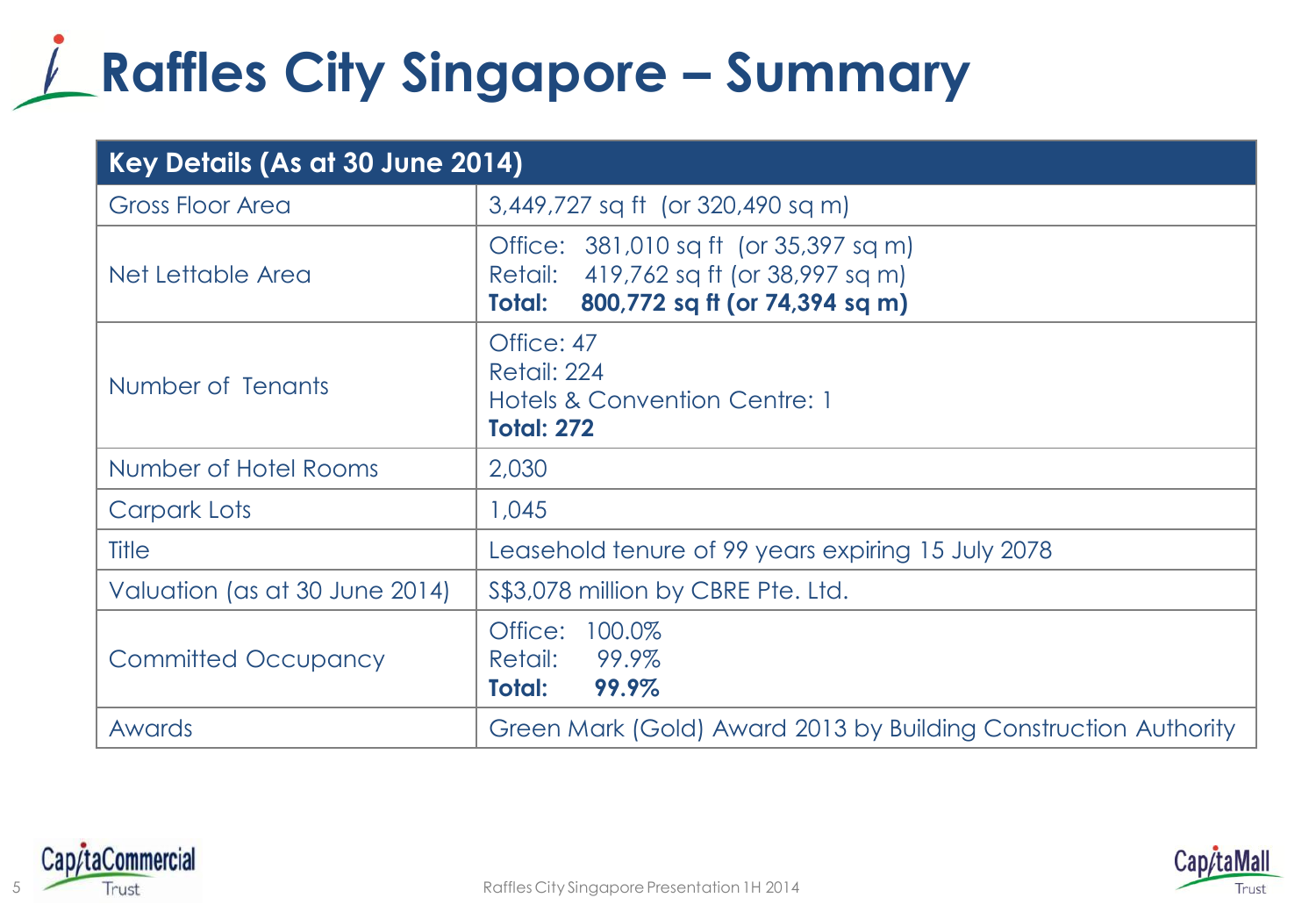### **Lease Expiry Profile – Raffles City Tower (Office)**

**Leases up for Renewal as a % of Gross Rental Income as at 30 June 2014**







6 Raffles City Singapore Presentation 1H 2014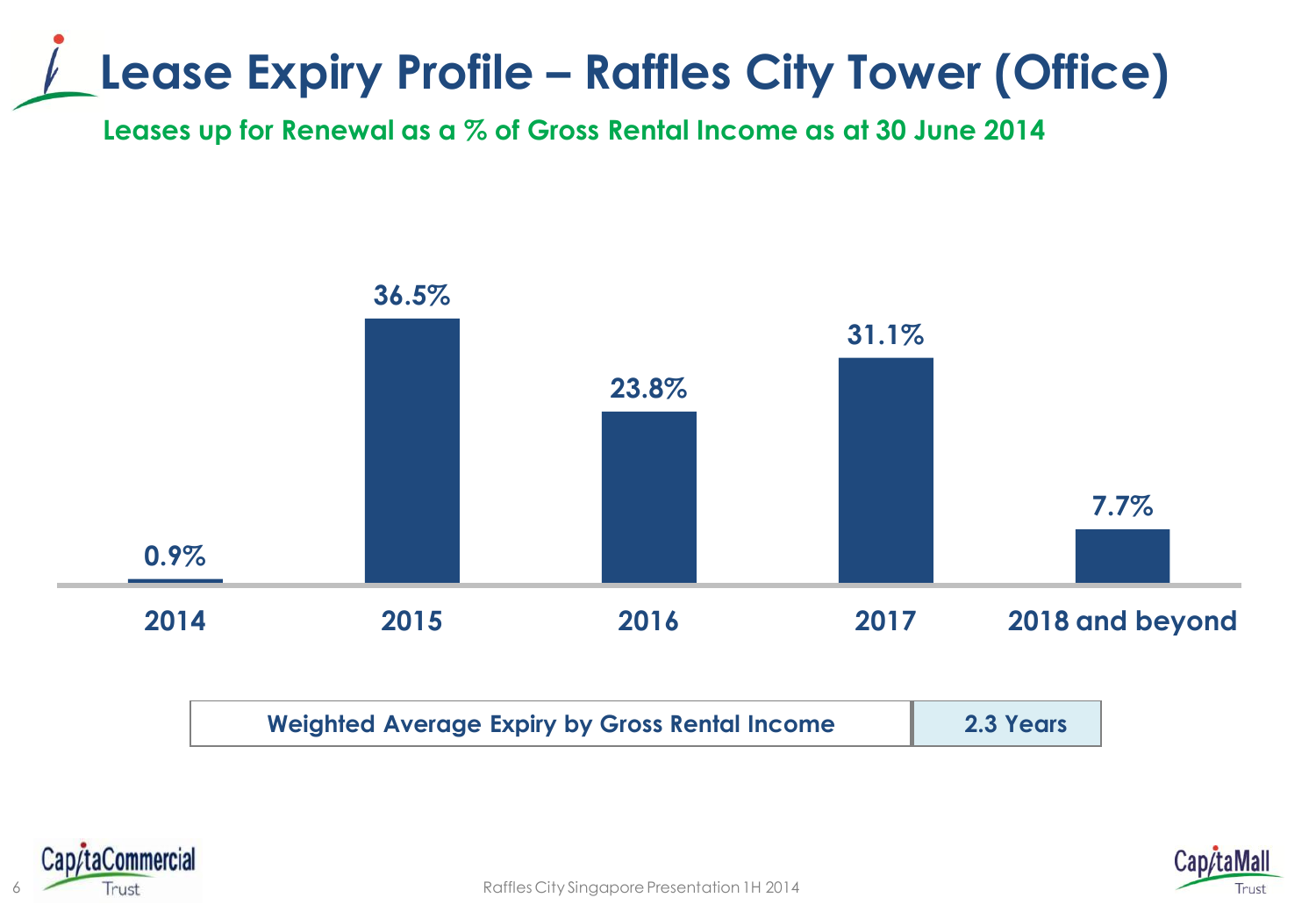### **Lease Expiry Profile – Raffles City Shopping Centre**

**Leases up for Renewal as a % of Gross Rental Income as at 30 June 2014**







7 Raffles City Singapore Presentation 1H 2014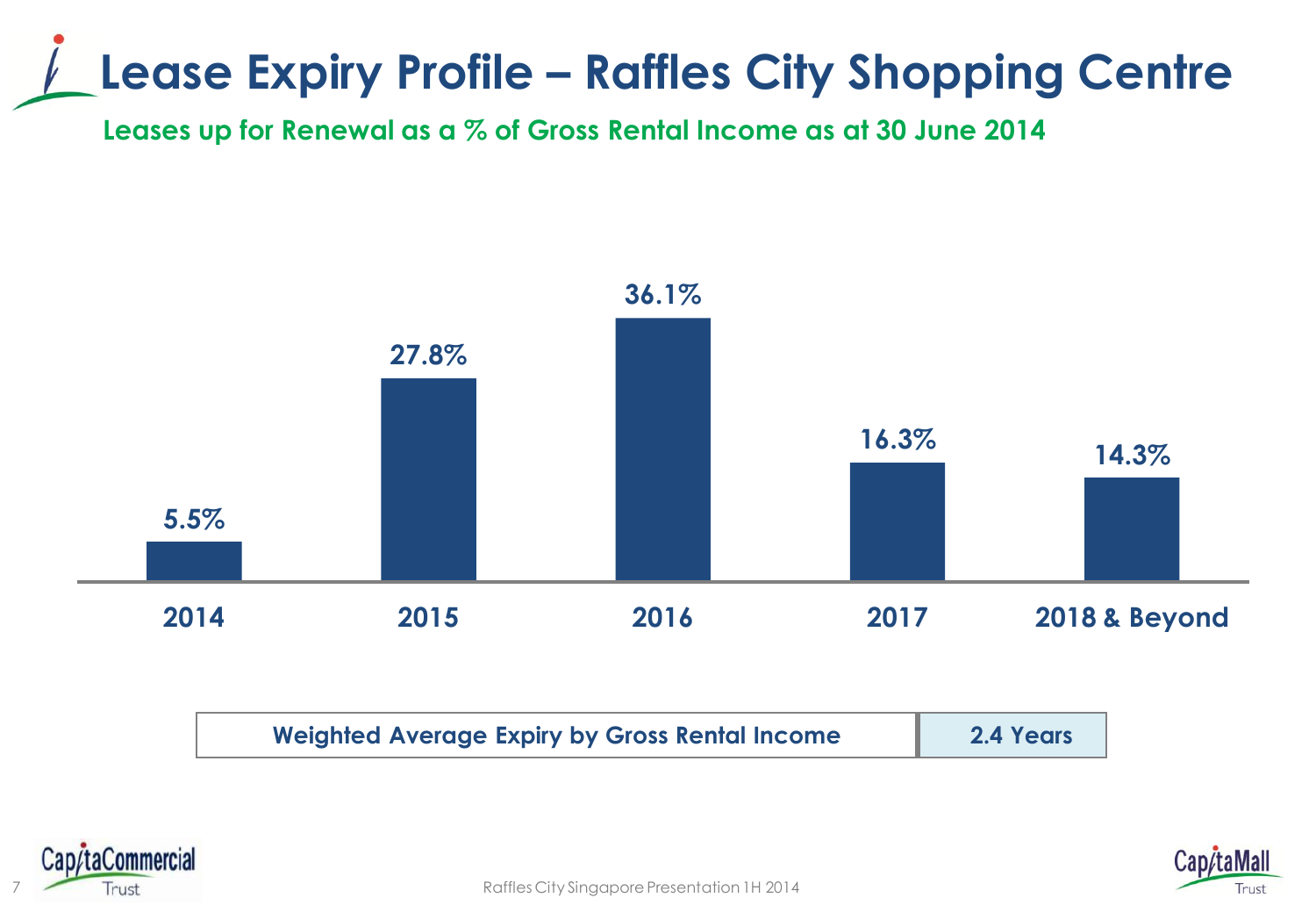# **Top 10 Tenants – Raffles City Tower (Office)**

| <b>Tenant</b>                                 | % of Gross Rental<br>Income <sup>(1)</sup> |
|-----------------------------------------------|--------------------------------------------|
| Economic Development Board                    | 25.2%                                      |
| <b>Philip Securities Pte Ltd</b>              | 12.7%                                      |
| Accenture Pte Ltd                             | 12.2%                                      |
| Total Trading Asia Pte. Ltd.                  | 4.6%                                       |
| AAPC Singapore Pte Ltd                        | 3.8%                                       |
| Raffles International Limited                 | 2.9%                                       |
| Delegation of the European Union to Singapore | 2.5%                                       |
| Farallon Capital Asia Pte. Ltd.               | 2.3%                                       |
| Petro-Diamond Singapore (Pte) Ltd             | 2.3%                                       |
| <b>OSIsoft Asia Pte Ltd</b>                   | 2.1%                                       |
| <b>Top 10 Tenants</b>                         | 70.6%                                      |
| <b>Other Tenants</b>                          | 29.4%                                      |
| <b>TOTAL</b>                                  | 100.0%                                     |

(1) Based on gross rental income of existing tenants as at 30 June 2014.



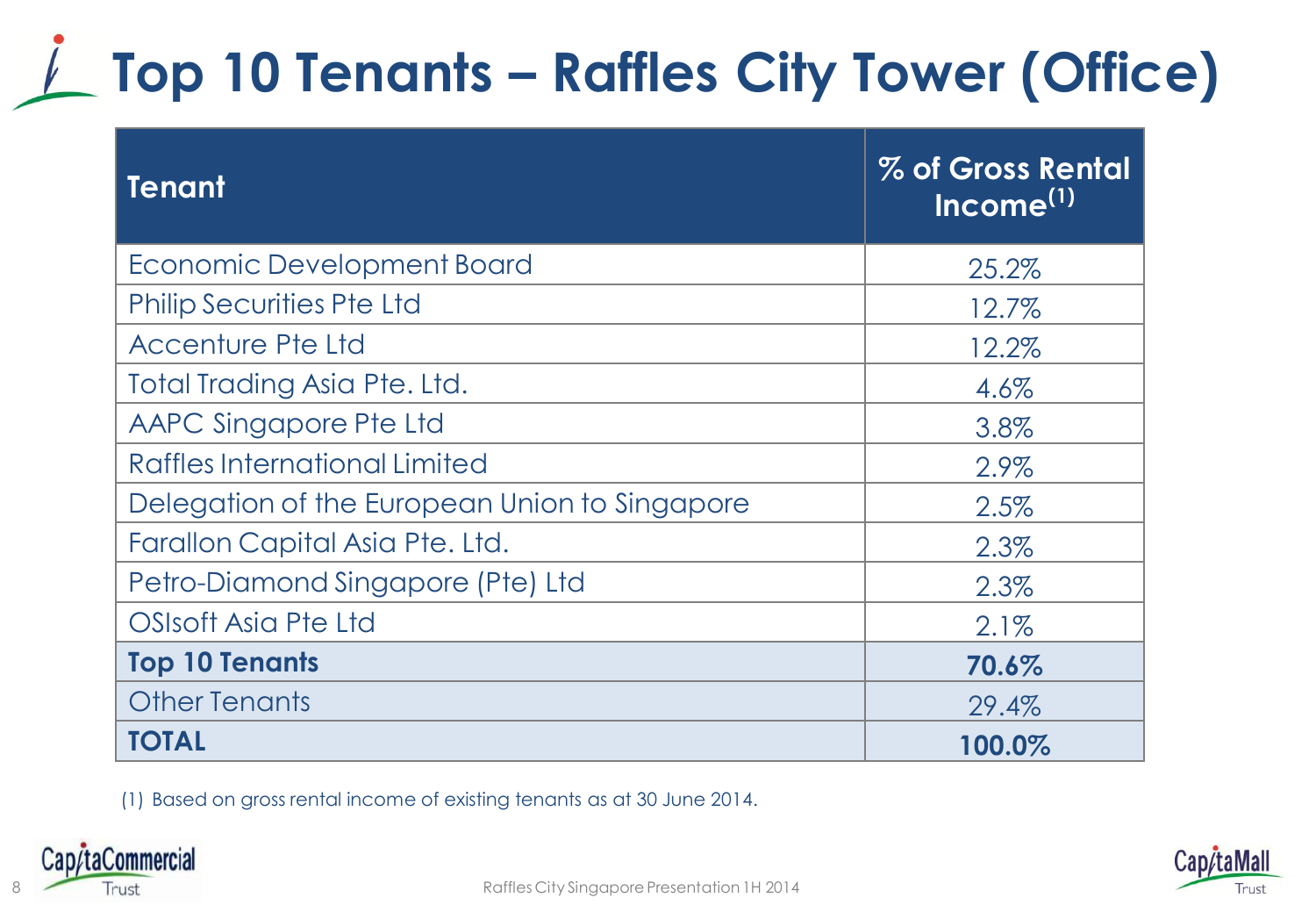# **Top 10 Tenants – Raffles City Shopping Centre**

| <b>Tenant</b>                         | % of Gross Rental<br>Income <sup>(1)</sup> |
|---------------------------------------|--------------------------------------------|
| Robinson & Co. (Singapore) Pte Ltd    | 14.4%                                      |
| Wing Tai Clothing Pte Ltd             | 4.3%                                       |
| Jay Gee Enterprises (Pte.) Ltd        | 3.5%                                       |
| Minor Food Group Plc                  | 3.0%                                       |
| <b>Auric Pacific Group Limited</b>    | 2.6%                                       |
| Spa Esprit Group Pte Ltd              | 2.5%                                       |
| <b>Esprit Retail Pte Ltd</b>          | 2.4%                                       |
| Cold Storage Singapore (1983) Pte Ltd | 2.3%                                       |
| Cortina Watch Pte Ltd                 | 1.9%                                       |
| <b>DBS Bank Ltd</b>                   | 1.8%                                       |
| <b>Top 10 Tenants</b>                 | 38.7%                                      |
| <b>Other Tenants</b>                  | 61.3%                                      |
| <b>TOTAL</b>                          | 100.0%                                     |

(1) Based on gross rental income for the month of June 2014.



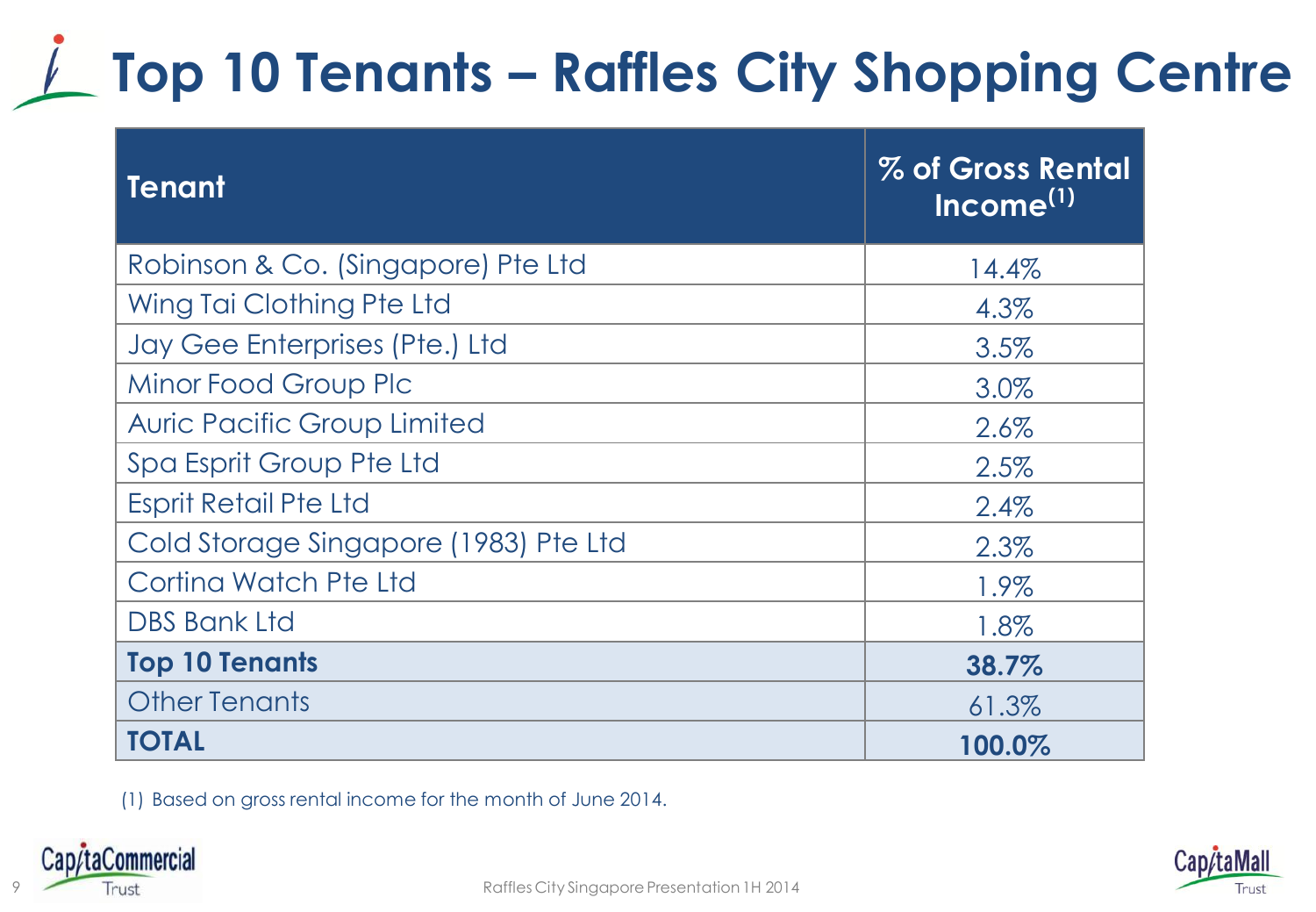# **Trade Mix – Raffles City Tower (Office)**

**Tenant Business Sector Analysis by Gross Rental Income as at 30 June 2014**





10 **Trust Trust Raffles City Singapore Presentation 1H 2014** 

p/taCommercial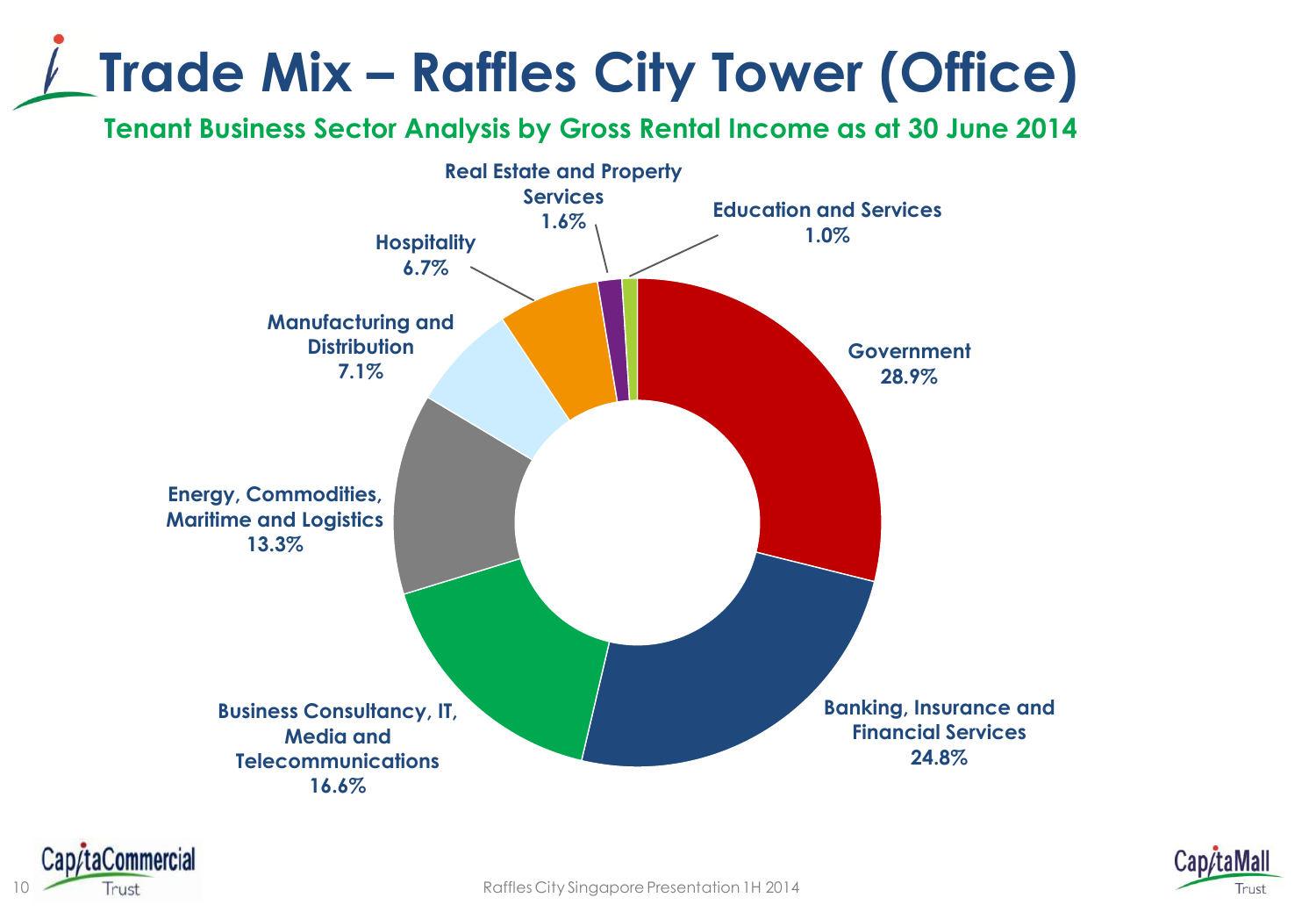# **Trade Mix – Raffles City Shopping Centre**

**Tenant Business Sector Analysis by Gross Rental Income for the Month of June 2014(1)**



- (1) Excludes gross turnover rent.
- (2) Others include Luxury, Books & Stationery, Sporting Goods & Apparel, Electrical & Electronics, Houseware & Furnishings, Art Gallery, Music & Video, Toys & Hobbies and Information Technology.



11 Raffles City Singapore Presentation 1H 2014

taCommercial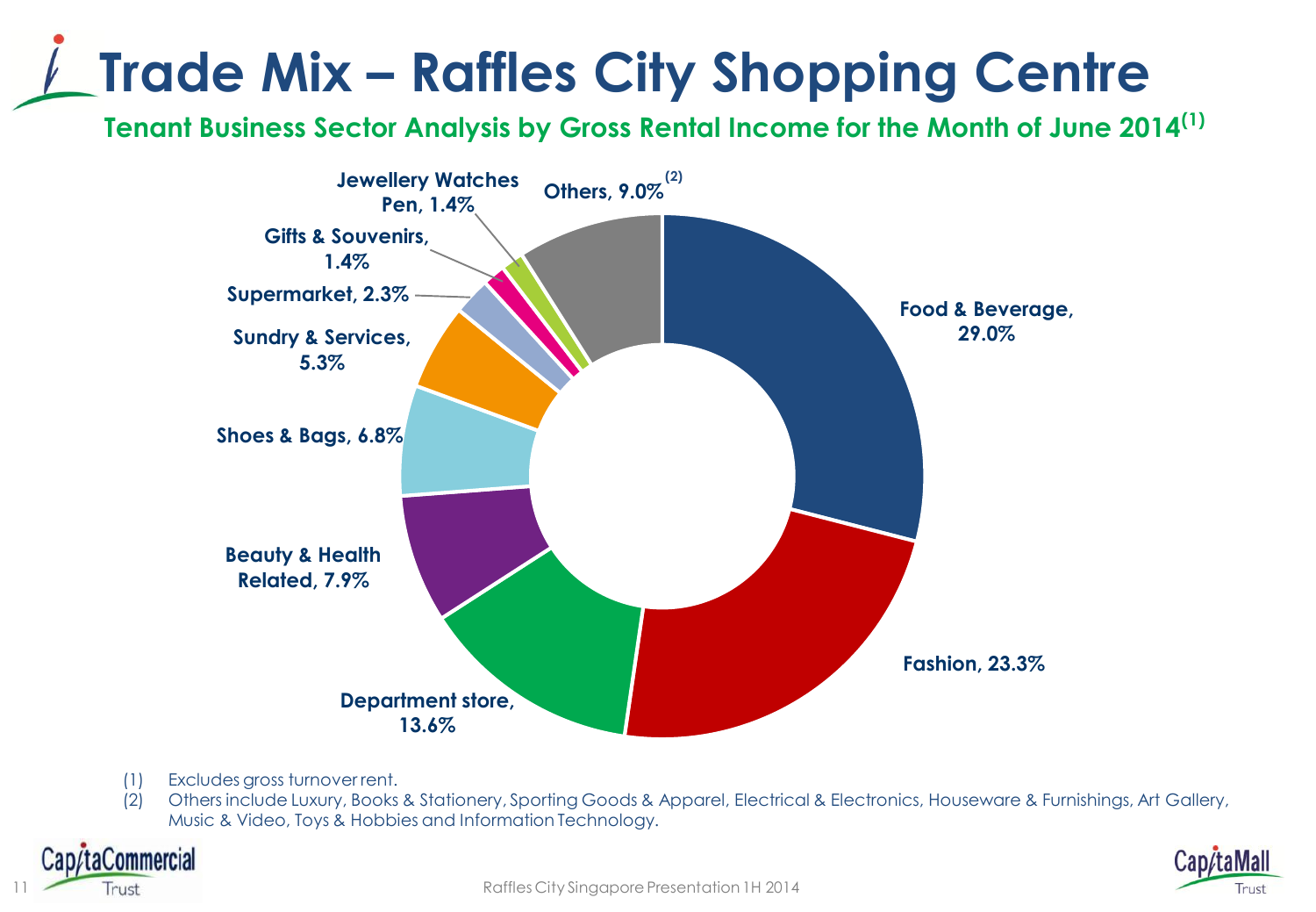## **Raffles City Tower AEI: Completed**

Successfully enhanced visibility of entrance and sense of arrival at the canopy, drop-off area and main lobby

#### Estimated AEI cost of **S\$32.3 million**



Average office occupancy rate during the AEI **99.9%** 

Return on Investment of **9.3%,**  above target of 8.6%